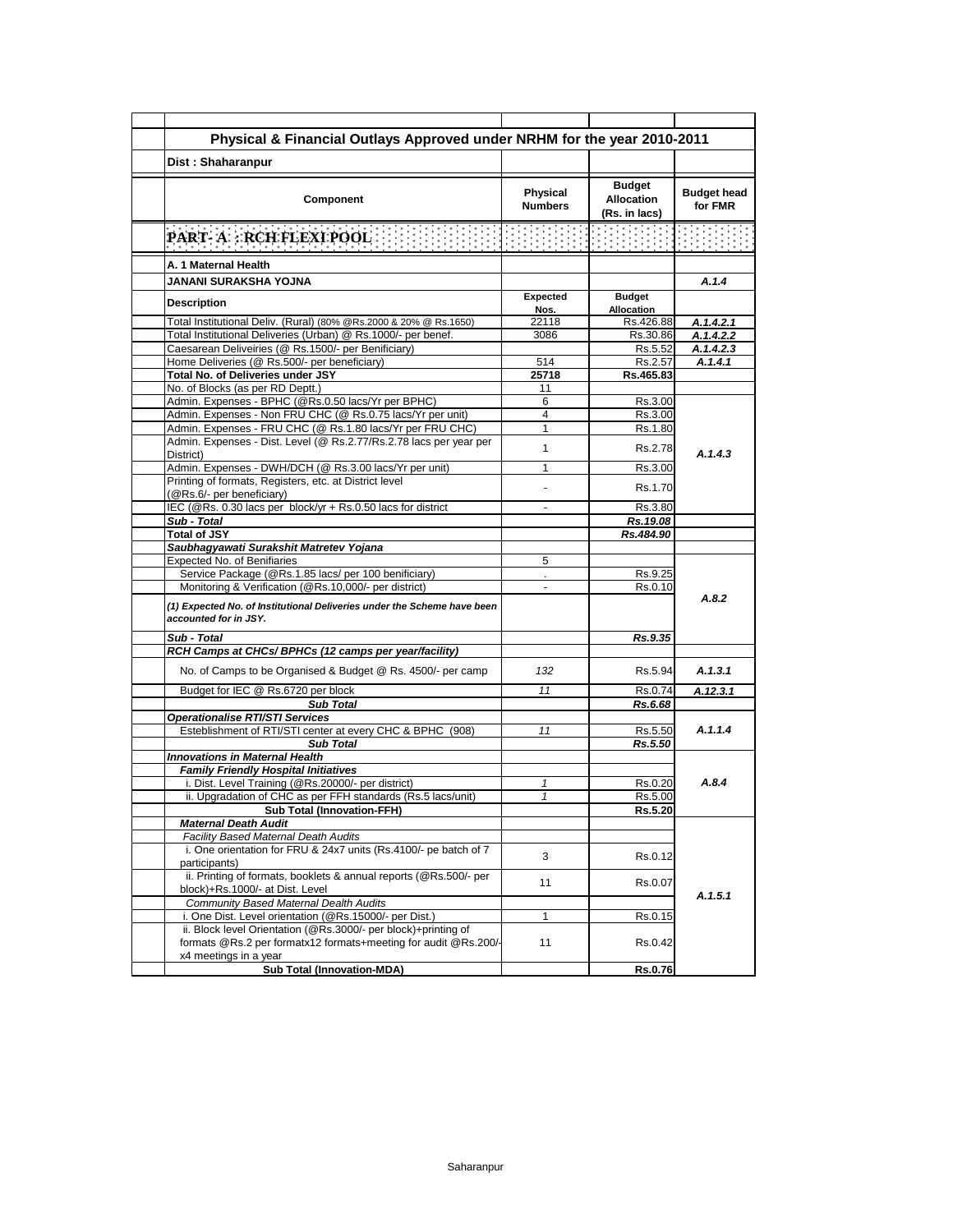| Component                                                                                                       | Physical<br><b>Numbers</b> | <b>Budget</b><br><b>Allocation</b><br>(Rs. in lacs) | <b>Budget head</b><br>for FMR |
|-----------------------------------------------------------------------------------------------------------------|----------------------------|-----------------------------------------------------|-------------------------------|
| <b>Pregnant Women &amp; Child Tracking</b>                                                                      |                            |                                                     |                               |
| i. Orientation Workshop                                                                                         |                            |                                                     |                               |
| (a) At Dist. Level                                                                                              | 1                          | Rs.0.24                                             | A.10.3                        |
| (b) At Block Level @ Rs.6500/- block                                                                            | 11                         | Rs.0.72                                             |                               |
| ii. Printing of formats (730 format/block @Rs.2 per format)                                                     | 8030                       | Rs.0.16                                             |                               |
| Sub Total (Innovation-Preg. Women & child tracking)<br><b>Strengthening of Sub Centers Accridited under JSY</b> |                            | Rs.1.12                                             |                               |
| Dissemination meeting in the District @ Rs 5000/-                                                               | 1                          | Rs.0.05                                             |                               |
| Upgradation of Sub Centre in Dist (From State Level)                                                            | 88                         | Rs.0.00                                             | A.1.1.5                       |
| Sub Total (Innovation-S.C. Accridited under JSY))                                                               |                            | <b>Rs.0.05</b>                                      |                               |
| Sub Total (Innovation in Maternal Health)                                                                       |                            | Rs.7.13                                             |                               |
| Sub-Total (Maternal Health)                                                                                     |                            | Rs.513.56                                           |                               |
| A.2 CHILD HEALTH                                                                                                |                            |                                                     |                               |
| Comprehensive Child Survival Programme (CCSP)                                                                   |                            |                                                     |                               |
|                                                                                                                 |                            |                                                     |                               |
| CCSP Training - FBNC (in 1st & 2nd phase districts only)<br>Training Site - District Women Hospital             |                            |                                                     |                               |
| Expected No. of Participants                                                                                    | 0                          |                                                     |                               |
|                                                                                                                 |                            |                                                     |                               |
| No. of Batches to be Organised and Budget @ Rs.12,000 per Batch                                                 | 0                          | Rs.0.00                                             | A.11.5.2                      |
| No. of Batches to be Supervised and Budget @ Rs.3,200 per Batch                                                 | 0                          | Rs.0.00                                             |                               |
| Sub - Total                                                                                                     |                            | Rs.0.000                                            |                               |
| Training at Medical College under CCSP Prog                                                                     |                            |                                                     |                               |
| Support staff to Medical Collage                                                                                |                            | Rs.0.00                                             | A.11.5.2                      |
| Physicians training/F-IMNCI                                                                                     |                            | Rs.0.00                                             |                               |
| <b>Sub Total</b>                                                                                                |                            | Rs.0.00                                             |                               |
| <b>CCSP Training - NSSK (in 3rd phase districts only)</b>                                                       |                            |                                                     |                               |
| Training Site - District Women Hospital<br><b>Expected No. of Participants</b>                                  |                            |                                                     |                               |
|                                                                                                                 |                            |                                                     |                               |
| No. of Batches to be Organised and Budget @ Rs.38,500 per Batch                                                 | 0                          | Rs.0.00                                             | A.11.5.5                      |
| No. of Batches to be Supervised and Budget @ Rs.3,500 per Batch                                                 | 0                          | Rs.0.00                                             |                               |
| Sub - Total                                                                                                     |                            | Rs.0.00                                             |                               |
| CCSP Training of ASHAs, ANMs, LHVs - (1st & 2nd Phase<br>Districts)                                             |                            |                                                     |                               |
| Expected No. of Participants (approx. 24 per batch)                                                             | 150                        |                                                     |                               |
| No. of Batches to be Organised and Budget @ Rs.1,65,000 per Batch                                               | 6                          | Rs.9.90                                             | A.11.5.1                      |
| No. of Batches of ToT and Budget @ Rs.2,39,000 per Batch                                                        | 0                          | Rs.0.00                                             |                               |
| Sub - Total                                                                                                     |                            | Rs.9.90                                             |                               |
| CCSP Training of ASHAs, ANMs, LHVs - (3rd Phase Districts)                                                      |                            |                                                     |                               |
| Expected No. of Participants (approx. 24 per batch)                                                             | 0                          |                                                     | A.11.5.1                      |
| No. of Batches to be Organised and Budget @ Rs.1,65,000 per Batch                                               | 0                          | Rs.0.00                                             |                               |
| No. of Batches of ToT and Budget @ Rs.2,39,000 per Batch                                                        | 0                          | Rs.0.00                                             |                               |
| Sub - Total                                                                                                     |                            | Rs.0.000                                            |                               |
| CCSP Training of Supervisors (in 1st & 2nd phase districts<br>only)                                             |                            |                                                     |                               |
| No. of Batches (16 participants) to be Organised and Budget @                                                   | 23                         | Rs.5.635                                            | A.11.5.1                      |
| Rs.24,500 per Batch<br>No. of Batches to be Supervised and Budget for Observer Visit @                          | 5                          | Rs.0.16                                             |                               |
| Rs.3,200 per Batch<br>Sub - Total                                                                               |                            | Rs.5.795                                            |                               |
| <b>Site Stregthening</b>                                                                                        |                            |                                                     |                               |
| Strengthening of FBNC/NSSK Site (@ Rs.30,000/- per site)                                                        | $\mathbf{1}$               | Rs.0.30                                             |                               |
| Strengthening of CCSP Training Site (@ Rs.2,33,500/- per site)                                                  | 0                          | Rs.0.00                                             | A.11.5.1                      |
| <b>Sub Total</b>                                                                                                |                            | Rs.0.30                                             |                               |
| <b>Establishment, Operationalisation &amp; Construction of SNCU</b>                                             |                            |                                                     |                               |
| Establishment and Operating Exp. Of old SNCU in 7 Dist. @Rs.25<br>lacs                                          | 1                          | Rs.25.0                                             | A.2.2                         |
| Construction of of new SNCU in 5 Dist. (@Rs.30 lacs)                                                            | 0                          | Rs.0.0                                              | A.9.2.2                       |
| Sub - Total                                                                                                     |                            | Rs.25.0                                             |                               |
| Infant death audit (Aligarh & Banda only)                                                                       |                            |                                                     |                               |
| No. of blocks in the district                                                                                   | 0                          | Rs.0.0                                              | A.2.8                         |
| Sub - Total                                                                                                     |                            | Rs.0.00                                             |                               |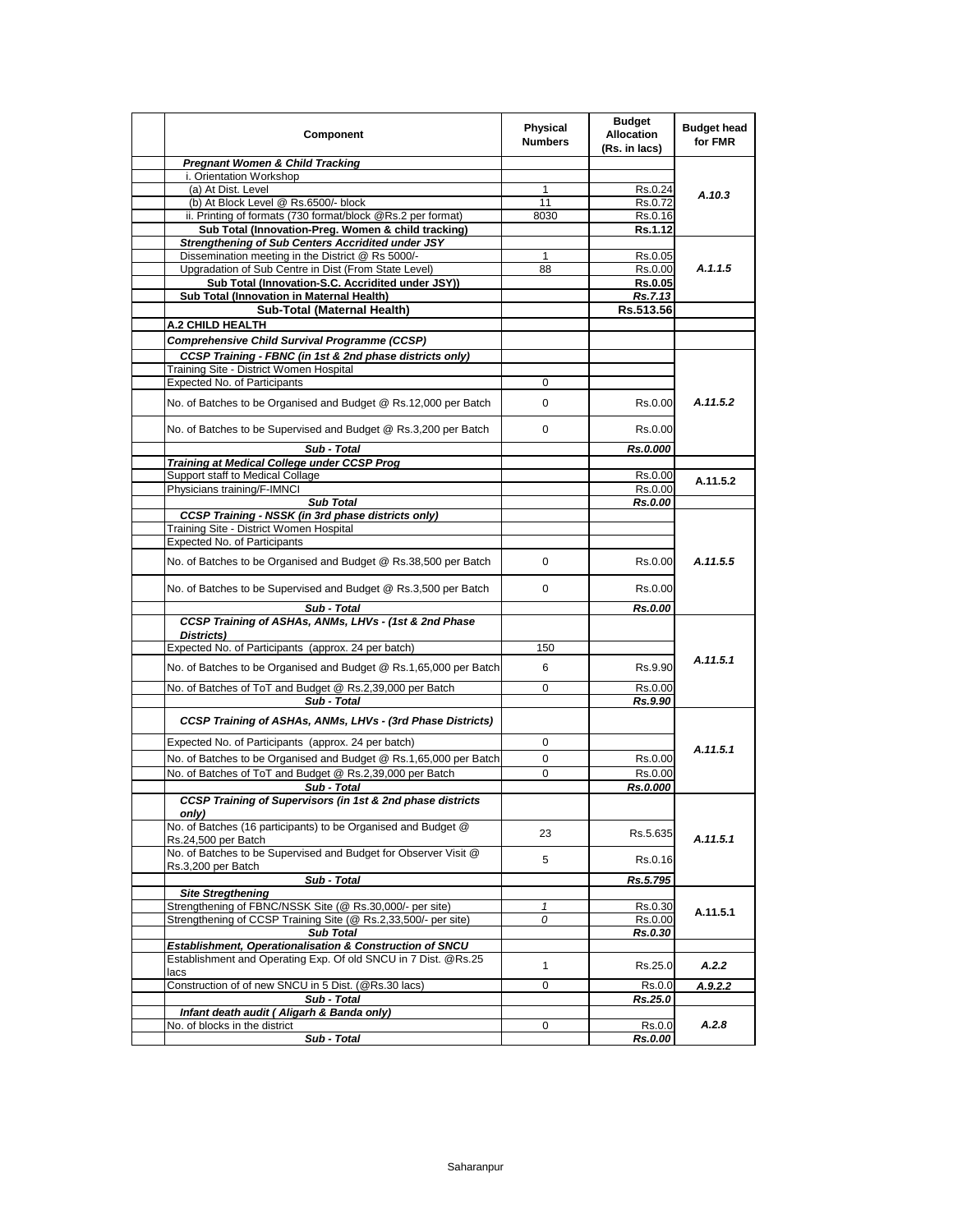| Component                                                                                                  | Physical<br><b>Numbers</b> | <b>Budget</b><br><b>Allocation</b><br>(Rs. in lacs) | <b>Budget head</b><br>for FMR |
|------------------------------------------------------------------------------------------------------------|----------------------------|-----------------------------------------------------|-------------------------------|
| Infant & Young Child feeding (IYCF)                                                                        |                            |                                                     |                               |
| Mass Awareness Campaign during World Breastfeeding Week                                                    | 1                          | Rs.0.50                                             | A.2.5                         |
| Sub - Total                                                                                                |                            | <b>Rs.0.50</b>                                      |                               |
| Supportive Supervision through Reputed Institutions (for 1st<br>& 2nd pase districts only)                 |                            |                                                     |                               |
| One Supervisor per block @ Rs.5,000/- p.m. for 12 months                                                   | 0                          | Rs.0.0                                              |                               |
| Mobility for supervisors @ Rs.3,000/- p.m. for 12 months                                                   | 0                          | Rs.0.0                                              |                               |
| Institutional support @ Rs.5,000/- p.m. for 12 months                                                      | 0                          | Rs.0.0                                              |                               |
| Sub - Total                                                                                                |                            | Rs.0.00                                             |                               |
| Sub-Total (CCSP)                                                                                           |                            | Rs.41.50                                            |                               |
| Implementation of Bal Swasthya Poshan Mah (BSPM)                                                           |                            |                                                     |                               |
| Joint Meetings of Health & ICDS - 2 Planning Meetings at District                                          |                            |                                                     |                               |
| Level in a year @ Rs. 5000/- per meeting for 2 Rounds                                                      | 1 Dist.                    | Rs.0.10                                             |                               |
| Joint planning meeting of health and ICDS at Block level Rs. 2000                                          | 11 Blocks                  | Rs.0.44                                             |                               |
| per meeting for 2 rounds                                                                                   |                            |                                                     |                               |
| Joint Orientation of ASHAs & ANMs (@Rs. 25/- per participant) for 2                                        | 2718 ANM and               | Rs.1.36                                             | A.2.7                         |
| Rounds<br>Printing of Guidelines, Reporting & Monitoring Formats (@ Rs.2,000/- per                         | AWW                        |                                                     |                               |
| block/round) for 2 rounds                                                                                  | 11 Blocks                  | Rs 0.44                                             |                               |
| Dissemination meeting at District level Rs. 5000 per meeting per                                           | 1 Dist.                    | Rs.0.10                                             |                               |
| District for 2 Rounds                                                                                      |                            |                                                     |                               |
| Sub - Total                                                                                                |                            | <b>Rs.2.44</b>                                      |                               |
| <b>School Health Programme</b><br>Total No. of Blocks in the district                                      | 11                         |                                                     |                               |
| No. of Schools to be covered (60 Schools per block)                                                        | 660                        |                                                     |                               |
| District Sensitization workshop                                                                            | 1                          | Rs. 0.15                                            |                               |
|                                                                                                            |                            |                                                     |                               |
| Contingencies for printing of Health Card, etc. (@Rs.500/- per school)                                     | 660                        | Rs. 3.30                                            |                               |
| Budget for Mobility (@Rs.300 per visit x 1 visit)                                                          | 660                        | Rs. 1.98                                            |                               |
| <b>Sub Total (Prog. Implementation)</b>                                                                    |                            | Rs. 5.43                                            |                               |
| Traning program for 40 schools per block (where                                                            | 440                        |                                                     |                               |
| program is already running)                                                                                |                            |                                                     |                               |
| Training of District Trainers- Honorarium to district traininer @ Rs.                                      | 3                          | Rs. 0.02                                            |                               |
| 350 *2days<br>Honorarium to traininees from block@ Rs. 400 *2days per block                                | 33                         | Rs. 0.26                                            | A.2.4                         |
| Training of Block Trainers - Honorarium to block resource persons @                                        |                            |                                                     |                               |
| Rs. 300 *2days*2 batches per block                                                                         | 33                         | Rs. 0.40                                            |                               |
| Honararium to Teachers @ Rs. 250*2 teachers per school *2 days                                             | 880                        | Rs. 4.40                                            |                               |
|                                                                                                            |                            |                                                     |                               |
| <b>Sub Total (Training)</b>                                                                                |                            | Rs. 5.08                                            |                               |
| For training program unspent balance is available at the district<br><b>Actual Allocation for training</b> |                            | Rs. 3.23<br>Rs. 1.85                                |                               |
| Weighing scale, Ht./Wt Charts, Measuring tape etc. @ Rs1000 per                                            |                            |                                                     |                               |
| school x 20 new schools/block                                                                              | 220                        | Rs. 0.00                                            |                               |
| Procurement of IFA tablets (30 mg tablets) for all schools                                                 | 9900000                    | Rs. 0.00                                            |                               |
| Procurement of deworming tablets for all schools                                                           | 198000                     | Rs. 0.00                                            |                               |
| <b>Sub Total (Procurement)</b>                                                                             |                            | Rs. 0.00                                            |                               |
| <b>Total (School Health)</b>                                                                               |                            | Rs. 7.28                                            |                               |
| <b>Total Child Health</b>                                                                                  |                            | Rs.51.22                                            |                               |
| A3. Family Planning<br><b>Terminal/Limiting Methods</b>                                                    |                            |                                                     |                               |
| Dissemination of manuals on sterilization standards & quality                                              |                            |                                                     | A.3.1                         |
| assurance of sterilization services                                                                        | 1                          | Rs. 0.40                                            | A.3.1.1                       |
| NSV Camps in Districts (6 camps/dist. @ Rs.35,000/- per camp)                                              | 6                          | Rs. 2.10                                            | A.3.1.3                       |
| Compensation for Female Sterilization                                                                      | 6246                       | Rs. 62.46                                           | A.3.1.4                       |
| Compensation for Male Sterilization                                                                        | 743                        | Rs. 11.15                                           | A.3.1.5                       |
| Accrediation of private providers of sterilization services                                                |                            |                                                     |                               |
| <b>Female Sterilization</b><br>Male Sterilization (NSV)                                                    |                            | Rs. 0.50                                            | A.3.1.6                       |
| <b>Spacing Methods</b>                                                                                     |                            | Rs. 0.10                                            | A.3.2                         |
| IUD services at health facilities/compensation                                                             | 17156                      | Rs. 3.43                                            | A.3.2.2                       |
| Accrediation of private providers of IUD services                                                          |                            | Rs. 0.05                                            | A.3.2.3                       |
| Family Welfare Counsellor@9000 per month                                                                   | 2                          | Rs. 2.16                                            | A.9.1.5                       |
| <b>Sub Total</b>                                                                                           |                            | Rs. 82.35                                           |                               |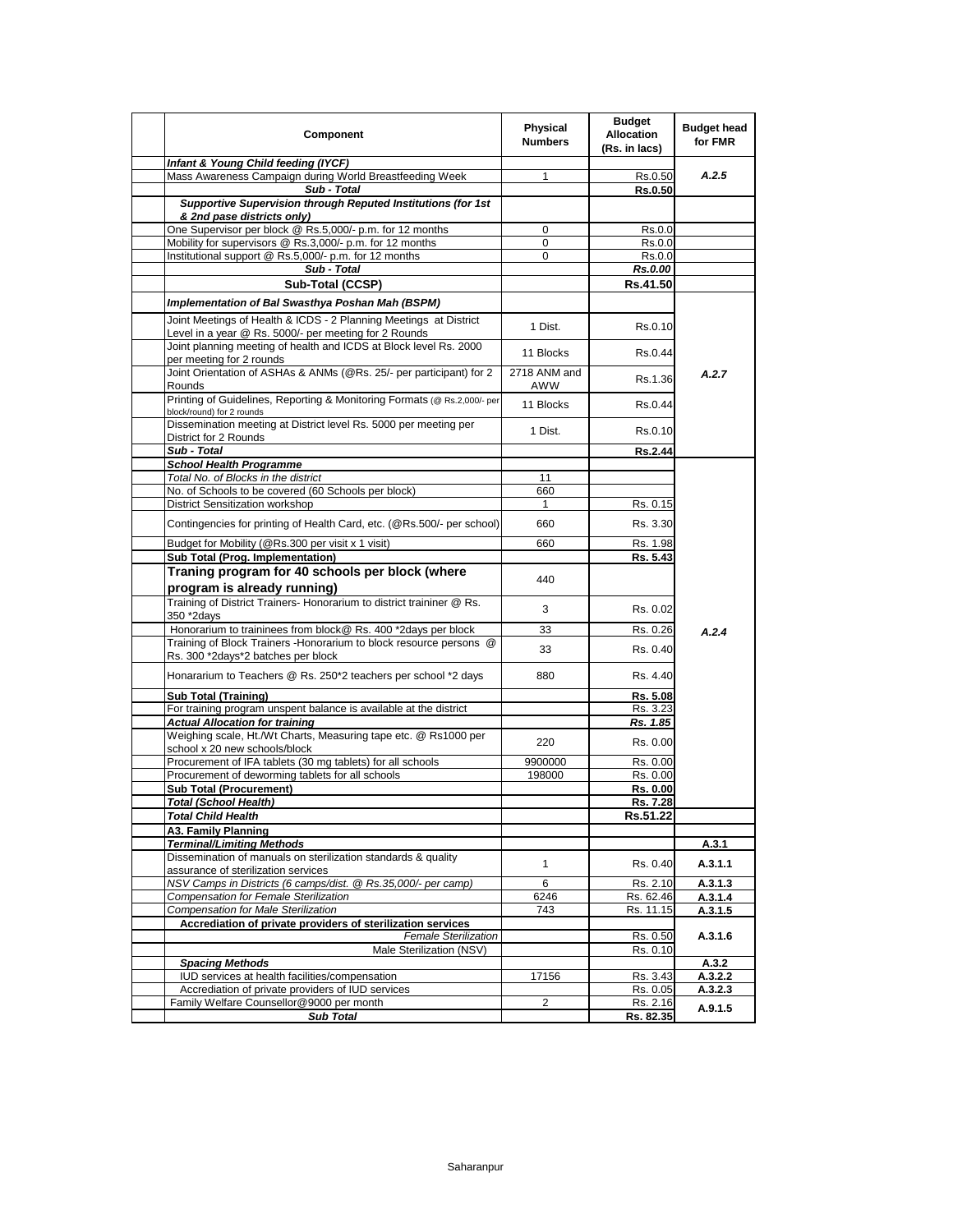| Component                                                                                                                                                                                        | Physical<br><b>Numbers</b> | <b>Budget</b><br><b>Allocation</b><br>(Rs. in lacs) | <b>Budget head</b><br>for FMR |
|--------------------------------------------------------------------------------------------------------------------------------------------------------------------------------------------------|----------------------------|-----------------------------------------------------|-------------------------------|
| <b>PCPNDT and Sex-Ratio</b>                                                                                                                                                                      |                            |                                                     |                               |
| Visit of District Inspection & Monitoring Committee                                                                                                                                              | 10                         | Rs. 0.10                                            | A.8.1                         |
| Sensitization Workshop at District level                                                                                                                                                         | 1                          | Rs. 0.40                                            |                               |
| Organising Competions at Inter/Degree Colleges                                                                                                                                                   | 3                          | Rs. 0.10                                            |                               |
| Orientation of members of Dist advisory committee at Division                                                                                                                                    |                            | Rs. 0.10                                            |                               |
| <b>IEC Activities &amp; Conigency</b>                                                                                                                                                            |                            |                                                     |                               |
| <b>IEC Activities</b>                                                                                                                                                                            |                            | Rs. 0.60                                            |                               |
| Contigency                                                                                                                                                                                       |                            | Rs. 0.06                                            | A.12.4                        |
| TA/DA to Dist. level Staff for attending workshop, training, meetings                                                                                                                            |                            | Rs. 0.20                                            |                               |
| <b>Sub Total</b>                                                                                                                                                                                 |                            | Rs. 1.56                                            |                               |
| <b>Sub-Total (Family Planning)</b>                                                                                                                                                               |                            | Rs.83.91                                            |                               |
| A.4 ARSH                                                                                                                                                                                         |                            |                                                     |                               |
| Saloni Scheme                                                                                                                                                                                    |                            |                                                     |                               |
| No. of Blocks in District                                                                                                                                                                        | 11                         |                                                     | A.4.1                         |
| No. of Schools to be covered (10 Schools per block)                                                                                                                                              | 110                        |                                                     |                               |
| No. of Benificiaries (150 per school)                                                                                                                                                            | 16500                      |                                                     |                               |
| Sensitization Workshop at District level                                                                                                                                                         | 1                          | Rs. 0.15                                            |                               |
| Budget for Visit of Medical Team (@Rs.300/- per visit x 2 visits per<br>school)                                                                                                                  | 220                        | Rs. 0.66                                            | A.4.2                         |
| Budget for Preparing Saloni Sabha (Rs.300/- p.m. per school x 10<br>months)                                                                                                                      | 1100                       | Rs. 3.30                                            |                               |
| Procurement of IFA tablets (100 mg tablets) for all schools                                                                                                                                      | 792000                     | Rs.0.00                                             |                               |
| Procurement of deworming tablets for all schools 2 tab/Benf.                                                                                                                                     | 33000                      |                                                     |                               |
|                                                                                                                                                                                                  |                            | Rs.0.00                                             | A.13.2.5                      |
| Sub-Total (Adolescent Health)                                                                                                                                                                    |                            | Rs.4.11                                             |                               |
| A.5 Urban RCH                                                                                                                                                                                    |                            |                                                     |                               |
| <b>Urban RCH plan /activities</b>                                                                                                                                                                |                            |                                                     |                               |
| <b>Building</b>                                                                                                                                                                                  | 5                          | 4.2                                                 |                               |
| Manpower(1Doctor @ 24000/month,1Staff Nurse@ 15000/month,2<br>ANMs@9000/month,2 Security guards @ 4000/month,1 Ayah                                                                              | 5                          | 42.6                                                |                               |
| 4000/month,& 1 Sweeper 2000/month                                                                                                                                                                |                            |                                                     |                               |
| Other Expenses                                                                                                                                                                                   | 5                          | 2.04                                                | A.5.1                         |
| IEC                                                                                                                                                                                              | 5                          | 0.5                                                 |                               |
|                                                                                                                                                                                                  |                            |                                                     |                               |
| <b>Subtotal</b><br>The cost of Drugs(Rs 10,000/month/Health post) and consumables(Rs 3,000/month/Health Post) for Urban<br>RCH amounting to Rs 7.80 Lacs would be met from the Mission Flexipool |                            | 49.34                                               |                               |
| <b>A9. INFRASTRUCTURE &amp; HR</b>                                                                                                                                                               |                            |                                                     |                               |
| <b>Contractual Staff &amp; Services</b>                                                                                                                                                          |                            |                                                     |                               |
| <b>Position</b>                                                                                                                                                                                  | No.                        | <b>Budget</b>                                       |                               |
| Contractual ANM (@Rs.9000/- pm)                                                                                                                                                                  | 35                         | Rs. 37.80                                           | A.9.1 .1                      |
| Staff Nurse in the district (@Rs.15000/- pm)                                                                                                                                                     | 22                         | Rs. 39.60                                           | A.9.1.3                       |
| MBBS (Male/Female) @ Rs.30000/- pm                                                                                                                                                               | 8                          | Rs. 28.80                                           |                               |
| Specialist at On Call basis for CHC (@ Rs.1000/- per visit) No. of<br>calls for 6 moths                                                                                                          | 100                        | Rs. 1.00                                            |                               |
| Specialist at On Call basis for Dist. Hospital (Male)/DCH(@ Rs.1000/-                                                                                                                            |                            |                                                     |                               |
|                                                                                                                                                                                                  | 200                        | Rs. 2.00                                            |                               |
| per visit)<br>Specialist at Dist. Hospital (Male)/DCH(@ Rs.40000/- pm for                                                                                                                        |                            |                                                     | A.9.1.4                       |
|                                                                                                                                                                                                  |                            | Rs. 8.40                                            |                               |
| MS/MD/MDS & @Rs.35000/- for Diploma holders)<br>Specialist at DWH/DCH (@ Rs.40000/- pm for MS/MD/MDS &                                                                                           | $\overline{c}$             | Rs. 8.40                                            |                               |
| @Rs.35000/- for Diploma holders)/MBBS(LMO if already on contract)                                                                                                                                | 2                          |                                                     |                               |
| Paramedical staff/LT for CHC (@ Rs.9000/- pm)                                                                                                                                                    | 5                          |                                                     |                               |
|                                                                                                                                                                                                  | 2                          | Rs. 5.40                                            | A.9.1.5                       |
| Paramedical staff for DH/DWH/DCH (@ Rs.9000/- pm)                                                                                                                                                | 2                          | Rs. 2.16                                            |                               |
| Data Assistant ( @ Rs.8000/- pm)                                                                                                                                                                 |                            | Rs. 1.92                                            |                               |
| Sub-Total (Human Resources)                                                                                                                                                                      |                            | Rs.135.48                                           |                               |
| A.10. INSTITUTIONAL STRENGTHENING                                                                                                                                                                |                            |                                                     |                               |
| Logistics Management/Improvement                                                                                                                                                                 |                            |                                                     |                               |
| <b>Stregthening of Logistic Management</b>                                                                                                                                                       |                            |                                                     |                               |
| Divisional logistic management                                                                                                                                                                   | 0                          | Rs. 0.00                                            |                               |
| <b>Transportation of Logistic</b>                                                                                                                                                                |                            |                                                     | A.10.2                        |
| Divisional level @ Rs 50000/-                                                                                                                                                                    | $\mathbf{1}$               | Rs. 0.50                                            |                               |
| District level @ Rs 30000/-                                                                                                                                                                      | $\mathbf{1}$               | Rs. 0.30                                            |                               |
| Block level @ Rs 12000/-                                                                                                                                                                         | 11                         | Rs. 1.32                                            |                               |
| <b>Sub-Total (Logistics Strengthening)</b>                                                                                                                                                       |                            | <b>Rs.2.12</b>                                      |                               |
| <b>Rent for Sub-Centres</b>                                                                                                                                                                      |                            |                                                     |                               |
| No. of SCs in Rented Bldgs & Budget @ Rs. 250/- p.m.<br><b>Sub-Total (Sub Center Rent)</b>                                                                                                       | 115                        | Rs.3.45<br>Rs.3.45                                  | A.10.4                        |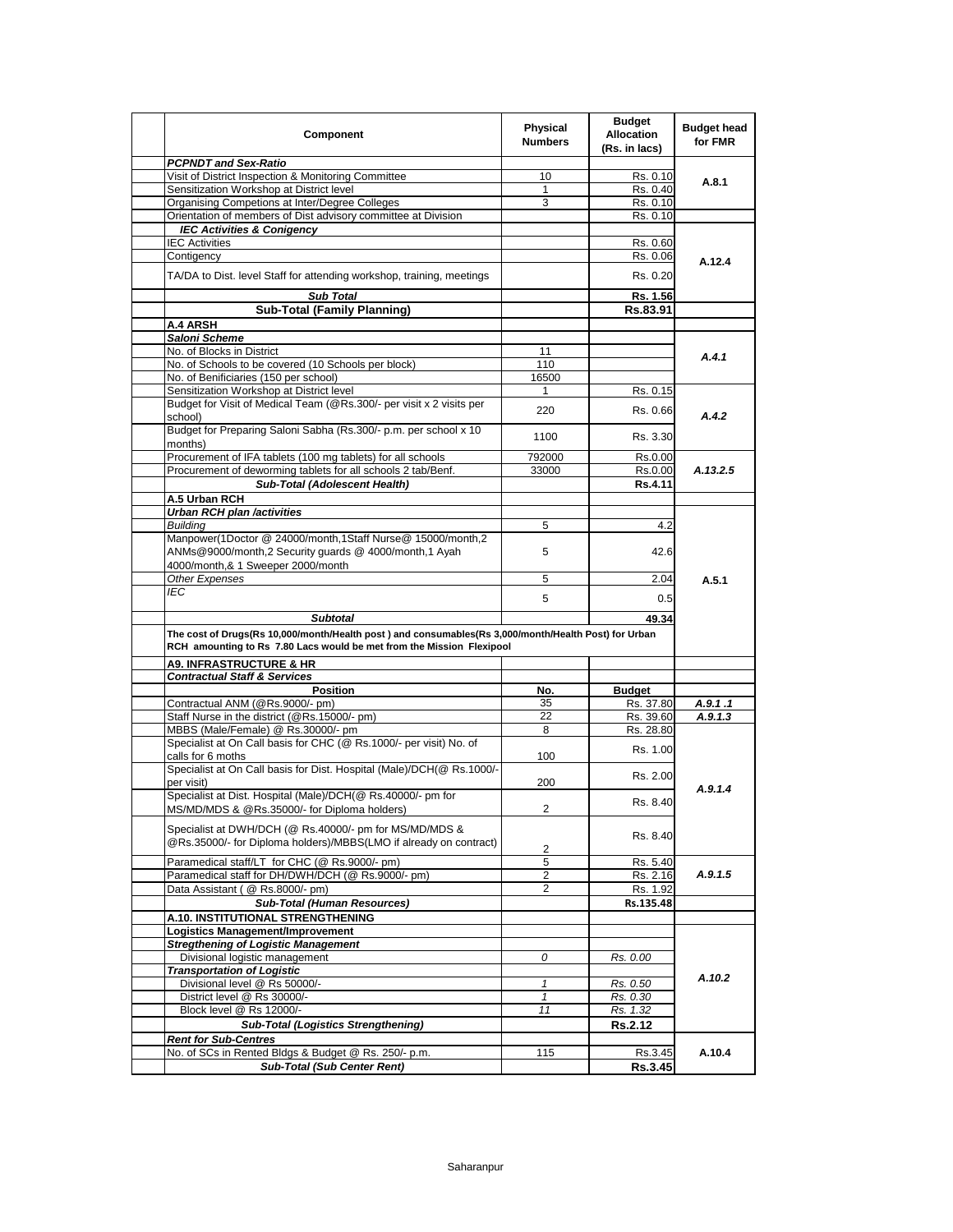| Component                                                                                   | Physical<br><b>Numbers</b> | <b>Budget</b><br><b>Allocation</b><br>(Rs. in lacs) | <b>Budget head</b><br>for FMR |
|---------------------------------------------------------------------------------------------|----------------------------|-----------------------------------------------------|-------------------------------|
| <b>A.11 TRAINING</b>                                                                        |                            |                                                     |                               |
| <b>Training- Skill Birth Attendant</b>                                                      |                            |                                                     |                               |
| Training at DWH/Combined Hosp                                                               |                            |                                                     |                               |
| Target at DWH                                                                               | 40                         |                                                     |                               |
| No. of Particpants per batch                                                                | 4                          |                                                     |                               |
| No. of Batches                                                                              | 10                         | Rs.11.04                                            |                               |
| New Site Stregthening at DWH                                                                |                            | Rs.0.00                                             |                               |
| Existing site stregthening                                                                  |                            | Rs.0.40                                             |                               |
| Sub-Total (DWH-SBA)                                                                         |                            | Rs.11.44                                            |                               |
|                                                                                             |                            |                                                     | A.11.3.1                      |
| Training at FRU/24X7                                                                        |                            |                                                     |                               |
| Name of the selected Training Site FRU/24X7                                                 | 0                          |                                                     |                               |
| Target at FRU/24X7                                                                          | 0                          |                                                     |                               |
| No. of Particpants per batch                                                                | 0                          |                                                     |                               |
| No. of Batches                                                                              | 0                          | Rs.0.00                                             |                               |
| New Site Stregthening at FRU                                                                | $\overline{\phantom{a}}$   | Rs.0.00                                             |                               |
| Existing site stregthening                                                                  |                            | Rs.0.00                                             |                               |
| Sub-Total (FRU-SBA)                                                                         |                            | <b>Rs.0.00</b>                                      |                               |
| Sub-Total(SBA Training)                                                                     |                            | Rs.11.44                                            |                               |
| <b>A.14 PROGRAM MANAGEMENT</b>                                                              |                            |                                                     |                               |
| Personal & Other Expense of Dist. PMU (Rs.94500/- pm)                                       | 1                          | Rs.11.34                                            | A.14.2                        |
| Operational Cost (Rs. 60000/- pm)                                                           | 1                          | Rs.7.20                                             | A.14.4                        |
| Sub-Total (Program Management)                                                              |                            | Rs.18.54                                            |                               |
| <b>Total for RCH Flexipool (Part A)</b>                                                     |                            | Rs.873.17                                           |                               |
|                                                                                             |                            |                                                     |                               |
| Pan B - Mesion Flexpools and and an annual medical contract of the contract of the contract |                            |                                                     |                               |
|                                                                                             |                            | <b>Budget</b>                                       |                               |
| Component                                                                                   | Physical                   | <b>Allocation</b>                                   | <b>Budget head</b>            |
|                                                                                             | <b>Numbers</b>             | (Rs. in lacs)                                       | for FMR                       |
| <b>ASHA Scheme:-</b>                                                                        |                            |                                                     | B.1                           |
| Periodic Training for ASHAs                                                                 |                            |                                                     |                               |
| <b>ASHA Support System</b>                                                                  |                            |                                                     | B.1.1                         |
| Replenishment of ASHA Kits & Budget (@ Rs. 500/- per kit*2 for 95%                          |                            |                                                     |                               |
| ASHA)                                                                                       | 1905                       | Rs.0.00                                             | B.1.2                         |
| Incentive to ASHAs (Average Rs.500/- p.m. for 85% ASHAs)                                    | 1704                       | Rs.102.24                                           | B.1.3                         |
| Award to ASHA (Rs.5000/- for 1 ASHA in each block)                                          | 11                         | Rs.0.55                                             |                               |
| Annual ASHA Sammelan (Rs.250/- per ASHA for 60% ASHAs)                                      | 1203                       | Rs.3.01                                             | <b>B.1.1</b>                  |
| Mobility to ASHAs (Rs.30/- per ASHA for 95% ASHAs)                                          | 1905                       | Rs.6.86                                             |                               |
| Block level ASHA Payment Register (Rs.100/-per Register)                                    | 11                         | Rs.0.01                                             | B.18.3.2                      |
| Printing of Voucher Booklet for ASHA (Rs.25/-per Booklet)                                   | 2005                       | Rs.0.50                                             |                               |
| Budget ASHA Mentoring Group (Rs.10,000/- per District)                                      | Quarterly                  | Rs.0.10                                             | <b>B.1.1</b>                  |
|                                                                                             | Meeting                    |                                                     |                               |
| Sub-Total (ASHA Scheme):-<br><b>Untied Grant to Facilities</b>                              |                            | Rs.113.27                                           |                               |
| No. of CHCs & Budget @ Rs.0.50 lacs per facility                                            | 5                          | Rs.2.50                                             | B.2<br><b>B.2.1</b>           |
| No. of BPHCs & Budget @ Rs.0.50 lacs per facility                                           | 6                          | Rs.3.00                                             | B.2.2                         |
| No. of APHCs & Budget @ Rs.0.25 lacs per facility                                           | 37                         | Rs.9.25                                             | <b>B.2.2</b>                  |
| No. of Sub Centres & Budget @ Rs.0.10 lacs per facility                                     | 342                        | Rs.34.20                                            | <b>B.2.3</b>                  |
| No.of VHSCs                                                                                 | 782                        | Rs.0.00                                             |                               |
| No.of Revenue Villages & Budget @Rs.0.10 lacs per R.Village                                 | 1294                       | Rs.129.40                                           | <b>B.2.4</b>                  |
| <b>Sub-Total (Untied Grants)</b>                                                            |                            | Rs.178.35                                           |                               |
| <b>Annual Maintenance Grant to Facilities</b>                                               |                            |                                                     | <b>B.4</b>                    |
| No. of CHCs & Budget @ Rs.1.0 lacs per facility                                             | 5                          | Rs.5.00                                             | B.4.1                         |
| No. of BPHCs & Budget @ Rs.1.0 lacs per facility                                            | 6                          | Rs.6.00                                             | B.4.2                         |
| No. of APHCs & Budget @ Rs.0.50 lacs per facility                                           | 35                         | Rs.17.50                                            |                               |
| No. of Sub Centres & Budget @ Rs.0.10 lacs per facility                                     | 197                        | Rs.19.70                                            | B.4.3                         |
| <b>Sub-Total (Annual Maintenance Grants)</b>                                                |                            | Rs.48.20                                            |                               |
| <b>Funds to Rogi Kalyan Samitis</b>                                                         |                            |                                                     | B.6                           |
| No. of District Hospitals & Funds @ Rs.5.0 lacs per facility                                | 2                          | Rs.10.00                                            | B.6.1                         |
| No. of CHCs & Funds @ Rs.1.0 lacs per facility                                              | 5                          | Rs.5.00                                             | B.6.2                         |
| No. of BPHCs & Funds @ Rs.1.0 lacs per facility                                             | 6                          | Rs.6.00                                             | B.6.3                         |
| No. of APHCs & Funds @ Rs.1.00 lacs per facility                                            | 37                         | Rs.37.00                                            | B.6.4                         |
| Sub-Total (Funds for RKS)                                                                   |                            | Rs.58.00                                            |                               |
| <b>Operationalisation of District Drug Warehouses</b>                                       |                            |                                                     |                               |
| Contractual Staff (@Rs.2.94 lacs/yr)                                                        | 1                          | Rs.2.94                                             | <b>B.21</b>                   |
| Contingency Expenses (@Rs.2.0 lacs/yr)                                                      | 1                          | Rs.2.00                                             |                               |
| Sub-Total (Ope. of District Drug Warehouses)                                                |                            | Rs.4.94                                             |                               |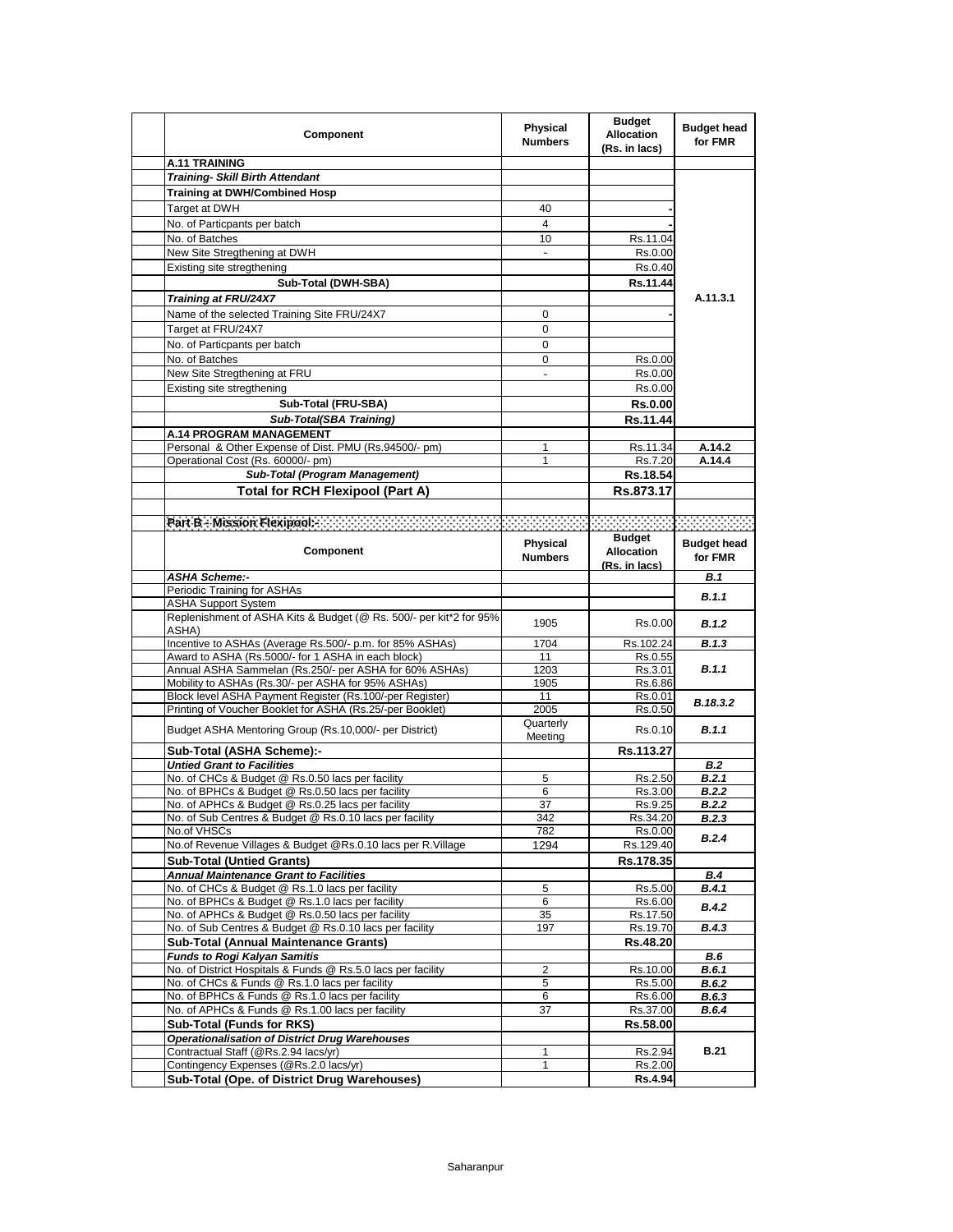| Component                                                                             | Physical<br><b>Numbers</b> | <b>Budget</b><br><b>Allocation</b><br>(Rs. in lacs) | <b>Budget head</b><br>for FMR |
|---------------------------------------------------------------------------------------|----------------------------|-----------------------------------------------------|-------------------------------|
| Mobility Support to DWH & District Combined Hospital                                  |                            |                                                     | <b>B.27.8</b>                 |
| Mobility Support to DWH/DCH @Rs.18000/- Per month.                                    | 1                          | Rs.2.16                                             |                               |
| Sub-Total (Funds for Mobility Support to DWH & DCH)                                   |                            | Rs.2.16                                             |                               |
| <b>Mobility Support for Monitoring &amp; Supervision.</b>                             |                            |                                                     |                               |
| Mobility Support to District Community Mobilizer (@Rs.800/-per day X<br>8 days/month) | 1                          | Rs.0.77                                             |                               |
| Mobility Support to District Account Manager (@Rs.800/-per day X 6<br>days/month)     | $\mathbf{1}$               | Rs.0.58                                             | B.18.3.2                      |
| Mobility Support to District Programme Manager (@Rs.800/-per day<br>X 8 days/month)   |                            | Rs.0.00                                             |                               |
| Sub-Total(Mobility Support for Monit. & Supervision)                                  |                            | <b>Rs.1.34</b>                                      |                               |
| <b>Supervision of ANM/ASHAs</b>                                                       |                            |                                                     |                               |
|                                                                                       |                            |                                                     | B.18.3.2                      |
| Vehicle for Mobility @Rs.18000/-month/block                                           | 11                         | Rs.23.76                                            |                               |
| Sub-Total (Supervision of ANM/ASHAs)                                                  |                            | Rs.23.76                                            |                               |
| <b>Vehicle Support for Specialist</b>                                                 |                            |                                                     | <b>B.27.8</b>                 |
| One Vehicle for 5 block level facility (@Rs.18000/-month)                             | 2                          | Rs.4.32                                             |                               |
| Sub-Total (Vehicle Support for Specialist)                                            |                            | <b>Rs.4.32</b>                                      |                               |
| <b>Diesel for Generator for District Hospitals</b>                                    |                            |                                                     | <b>B.28</b>                   |
| Diesel Support for generator (@Rs.1 lac per month)                                    | 2                          | Rs.24.00                                            |                               |
| Sub-Total (Diesel Support for District Hospital)                                      |                            | Rs.24.00                                            |                               |
| Diesel Support for Generator in Fully Functional CHC.                                 |                            |                                                     |                               |
| Diesel Support for Fully functional CHC (@Rs.35000/-per month)                        | 5                          | Rs.21.00                                            |                               |
| Diesel Support for CHC functional in BPHC building (@Rs.13500/-per                    |                            |                                                     | <b>B.28</b>                   |
| month)                                                                                | 6                          | Rs.9.72                                             |                               |
| Sub-Total (Diesel Support for fully functional CHCs)                                  |                            | Rs.30.72                                            |                               |
| Saas Bahu Sammelans (1 each at District)                                              |                            |                                                     | B.7.1                         |
| No. of Sammellans & Budget (@Rs. 1.50 lac. Per District)                              | 1                          | Rs.1.50                                             |                               |
| Sub-Total (Saas Bahu Sammelan)                                                        |                            | Rs.1.50                                             |                               |
| Tehsil level Pradhan Sammelan                                                         |                            |                                                     | B.8.2                         |
| No. of Sammelans & Budget (@Rs.40,000 per Sammelan)                                   | 5                          | Rs.2.00                                             |                               |
| Sub-Total (Tehsil level Pradhan Sammelan)                                             |                            | Rs.2.00                                             |                               |
| <b>Organization of Swasthya Mela</b>                                                  |                            |                                                     |                               |
| Organization of S.Mela @Rs.20000/- Mela/Month at each block.                          | 11                         | Rs.26.40                                            | <b>B.10.1</b>                 |
| Sub-Total (Swasthya Mela)                                                             |                            | Rs.26.40                                            |                               |
| <b>Concurrent Audit</b>                                                               |                            |                                                     |                               |
| Budget @ Rs. 4000/- per month for 12 months                                           | 1                          | Rs.0.48                                             | <b>B.27.5</b>                 |
| <b>Sub-Total (Concurrent Audit)</b>                                                   |                            | <b>Rs.0.48</b>                                      |                               |
| <b>Health Management Information System (HMIS):-</b>                                  |                            |                                                     |                               |
| Hiring of Vehicle for District HMIS Nodal Officer (@Rs.800/- Visit)                   |                            |                                                     |                               |
|                                                                                       | 4                          | Rs.0.38                                             |                               |
| Mobility Support for Block HMIS Nodal Officer (@Rs.600/-month)                        | 11                         | Rs.0.79                                             | B.21                          |
| Internet Connectivity @Rs.400/- per month/computer                                    | 13                         | Rs.0.62                                             |                               |
| Consumables & Stationary for Computer, printer (Rs.400/-per<br>month/facility)        | 13                         | Rs.0.62                                             |                               |
| Sub-Total (HMIS)                                                                      |                            | Rs.2.42                                             |                               |
| Programme Management:-                                                                |                            |                                                     |                               |
| <b>Expenses at Additional Director level:-</b>                                        |                            |                                                     |                               |
| Mobility @Rs.2500/-per District per Month.                                            | 2                          | Rs.0.60                                             |                               |
| Contingency Expenses @Rs.5000/- month.                                                | $\mathbf{1}$               | Rs.0.60                                             | B.27.6                        |
|                                                                                       |                            |                                                     |                               |
| Sub-Total (Exp.at Addl.Director level)-                                               |                            | Rs.1.20                                             |                               |
| Operational Cost for Block Project Management Unit                                    |                            |                                                     |                               |
| Honoraria to Block Data Assistant @Rs.8000/-Per Month                                 | 11                         | Rs.10.56                                            | B.27.1                        |
| Communication support to Block Program Manager @Rs.500/-P.M.                          | 11                         | Rs.0.66                                             |                               |
| Sub-Total (Operational Cost for BPMU)                                                 |                            | Rs.11.22                                            |                               |
| <b>Provision of Contractual Staff (AYUSH)</b>                                         |                            |                                                     |                               |
| <b>Position</b>                                                                       | No.                        | <b>Budget</b>                                       |                               |
| ISM Lady Doctors (@ Rs.24,000/- per month)                                            | 14                         | Rs.62.88                                            | B.14.4                        |
| AYUSH Doctors (@ Rs.24,000/- per month)                                               | 12                         |                                                     |                               |
| AYUSH Pharmacists (@ Rs.9,000/- per month)                                            | 12                         | Rs.12.96                                            | B.14.1                        |
| Sub-Total (Contractual Staff - AYUSH)                                                 |                            | Rs.75.84                                            |                               |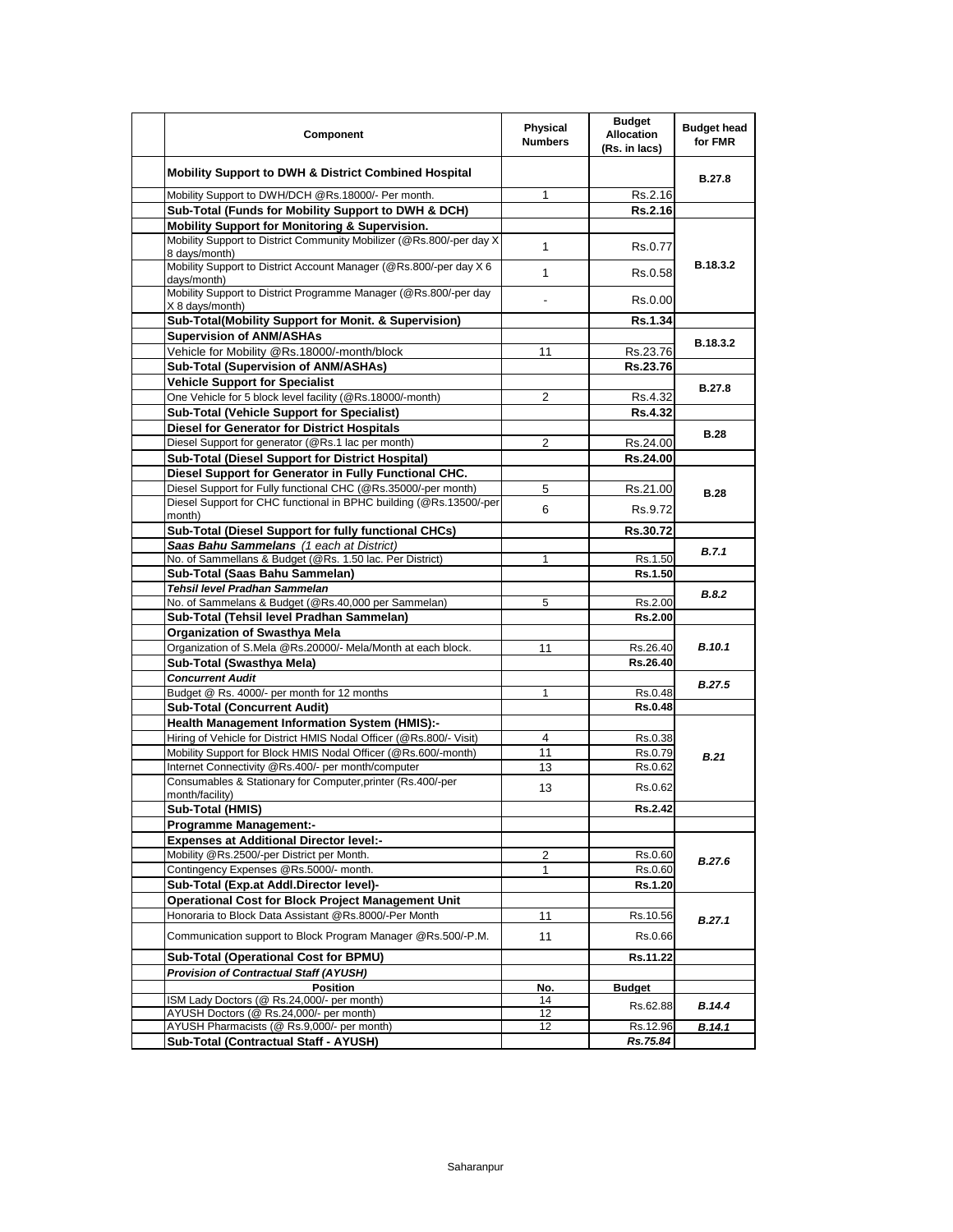|     | Component                                                                                                                                                                                                                                                                          | Physical<br><b>Numbers</b>     | <b>Budget</b><br><b>Allocation</b><br>(Rs. in lacs)                                                                                                             | <b>Budget head</b><br>for FMR |
|-----|------------------------------------------------------------------------------------------------------------------------------------------------------------------------------------------------------------------------------------------------------------------------------------|--------------------------------|-----------------------------------------------------------------------------------------------------------------------------------------------------------------|-------------------------------|
|     | Integrated Skill Refresher Training for ANM & LHV.                                                                                                                                                                                                                                 |                                |                                                                                                                                                                 |                               |
|     | Total Work load for the year                                                                                                                                                                                                                                                       | 128                            |                                                                                                                                                                 | B.16.3.1                      |
|     | Total no. of Proposed Batches & Budget @Rs.165950/- per batch.                                                                                                                                                                                                                     | 8                              | Rs. 13.28                                                                                                                                                       |                               |
|     | Sub-Total (Integrated skill training for ANM/LHV)                                                                                                                                                                                                                                  |                                | Rs.13.28                                                                                                                                                        |                               |
|     | Infrastructure & Manpower for UIP                                                                                                                                                                                                                                                  |                                |                                                                                                                                                                 |                               |
|     | Mobile Workshop at Regional Depot @Rs.4 Lac.                                                                                                                                                                                                                                       | 0                              | Rs.0.00                                                                                                                                                         |                               |
|     | Renovation & Electrification of WIC/WIF                                                                                                                                                                                                                                            | 1                              | Rs.0.70                                                                                                                                                         |                               |
|     | Expansion of Cold Chain Store at Regional/Divisional Depo                                                                                                                                                                                                                          | 1                              | Rs.0.50                                                                                                                                                         | <b>B.26.5</b>                 |
|     | Expansion of Cold Chain Workshop @Rs.50000/-year/District.<br>Mobility Support to Block (1 Vehicle @Rs.800/-per block for 6 days in                                                                                                                                                | 1<br>11                        | Rs.0.50<br>Rs.6.34                                                                                                                                              |                               |
|     | a month for 12 months)                                                                                                                                                                                                                                                             |                                |                                                                                                                                                                 |                               |
|     | IVRS System for Tracking of Beneficiaries.                                                                                                                                                                                                                                         | 0                              | Rs.0.00                                                                                                                                                         | B.18.3.2                      |
|     | Sub - Total (Infrasturcture & Manpower for UIP)                                                                                                                                                                                                                                    |                                | Rs.8.04                                                                                                                                                         |                               |
|     |                                                                                                                                                                                                                                                                                    |                                |                                                                                                                                                                 |                               |
|     |                                                                                                                                                                                                                                                                                    |                                |                                                                                                                                                                 |                               |
| SI. | Component                                                                                                                                                                                                                                                                          | Physical<br><b>Numbers</b>     | <b>Budget</b><br><b>Allocation</b><br>(Rs. in lacs)                                                                                                             |                               |
|     | Routine Immunization (Part C)                                                                                                                                                                                                                                                      |                                | $\mathcal{L}^{\mathcal{L}}_{\mathcal{L}}$ , and the set of $\mathcal{L}^{\mathcal{L}}_{\mathcal{L}}$ , and the set of $\mathcal{L}^{\mathcal{L}}_{\mathcal{L}}$ |                               |
|     | Total Number of Immunization Sessions to be organized in the<br>District                                                                                                                                                                                                           | 23328<br>Sessions/Year         |                                                                                                                                                                 |                               |
|     | Mobility support for supervision: Supervisory visits by district level<br>officers for monitoring and supervision of RI @ Rs 50000 /District for<br>district level officers (this includes POL and maintenance) per year                                                           | 1                              | Rs.0.50                                                                                                                                                         |                               |
|     | Alternate Vaccine delivery @ Rs 50/- sessionx 3 months(April-June)<br>+2 Vehicles /Blocks for 8 days /month for 9 months (July-March 10)                                                                                                                                           | 23328<br>Sessions/Year         | Rs.11.66                                                                                                                                                        |                               |
|     | Focus on Urban slum & underserved areasHiring an ANM @<br>Rs.300/session for four sessions/month/slum of 10000 population<br>and Rs.200/- per month as contingency per slum of i.e. total expense<br>of Rs. 1400/- per month per slum of 10000 population                          | 0 Sessions/Year                | Rs.0.00                                                                                                                                                         |                               |
|     | Mobilization of children by ASHA /RI Mobilizer @ Rs 150/- per<br>session                                                                                                                                                                                                           | 23328<br>Sessions/Year         | Rs.34.99                                                                                                                                                        |                               |
|     | Support for Computer Assistant for RI reporting (with annual<br>increment of 10% wef from 2010-11Districts @ Rs 8000- 10,000 p.m                                                                                                                                                   | 1                              | Rs.1.06                                                                                                                                                         |                               |
|     | Printing and dissemination of tally sheets, monitoring forms, etc. @<br>Rs 1 /beneficiarv                                                                                                                                                                                          | 115105<br><b>Benefiaceries</b> | Rs.1.15                                                                                                                                                         |                               |
|     | Quarterly Review & feedback meeting exclusive for RI at district level<br>with one Block MOIC, ICDS CDPO and other stakeholders<br>stakeholders @ Rs 100/- per participant for meeting expenses (lunch,<br>organizational expenses)                                                | 33                             | Rs.0.13                                                                                                                                                         |                               |
|     | Quarterly Review Meetings at Block level Quarterly Review &<br>feedback meeting for exclusive for RI at Block level @Rs 50/-ppas<br>honorarium for ASHA (travel)and Rs 25 /-person at the disposal of<br>MOIC for meeting expenses (refreshments, stationary and Misc<br>expences) | 2504                           | Rs.3.34                                                                                                                                                         |                               |
|     | District level orientation training for 2 days of ANM, Multipurpose<br>Health worker @ Rs67300/batch with 20 participants in each batch                                                                                                                                            | 6 Batch                        | Rs.4.04                                                                                                                                                         |                               |
|     | One day cold chain handelers training for block level cold chain<br>handlers @ Rs. 26,000 per batch and Rs 3000 for Observer<br>nominated by State                                                                                                                                 | 1Batch                         | Rs.0.29                                                                                                                                                         |                               |
|     | One day Training of block level data handlers by DIO and District<br>Cold chain Officer to train about the reporting formats of Immunization<br>and NRHM Rs 300/Participant/Block                                                                                                  | 11                             | Rs.0.03                                                                                                                                                         |                               |
|     | Microplanning at SC levelRs 100/- per subcentre (meeting at block<br>level, logistic)                                                                                                                                                                                              | 342                            | Rs.0.34                                                                                                                                                         |                               |
|     | Microplanning at Block & District levelFor consolidation of microplan<br>at PHC/CHC level @ Rs 1000/- block & at district level @ Rs 2000/-<br>per district                                                                                                                        | 1District & 11<br>Block        | Rs.0.13                                                                                                                                                         |                               |
|     | Consumables for computer including provision for internet access for<br>RIMSRs 400/- Month / Districts                                                                                                                                                                             | 1                              | Rs.0.05                                                                                                                                                         |                               |
|     | Red/Black Plastic bags etc, 2 bags per session @ Rs. 2/Bag                                                                                                                                                                                                                         | 23328<br>Sessions/Year         | Rs.1.10                                                                                                                                                         |                               |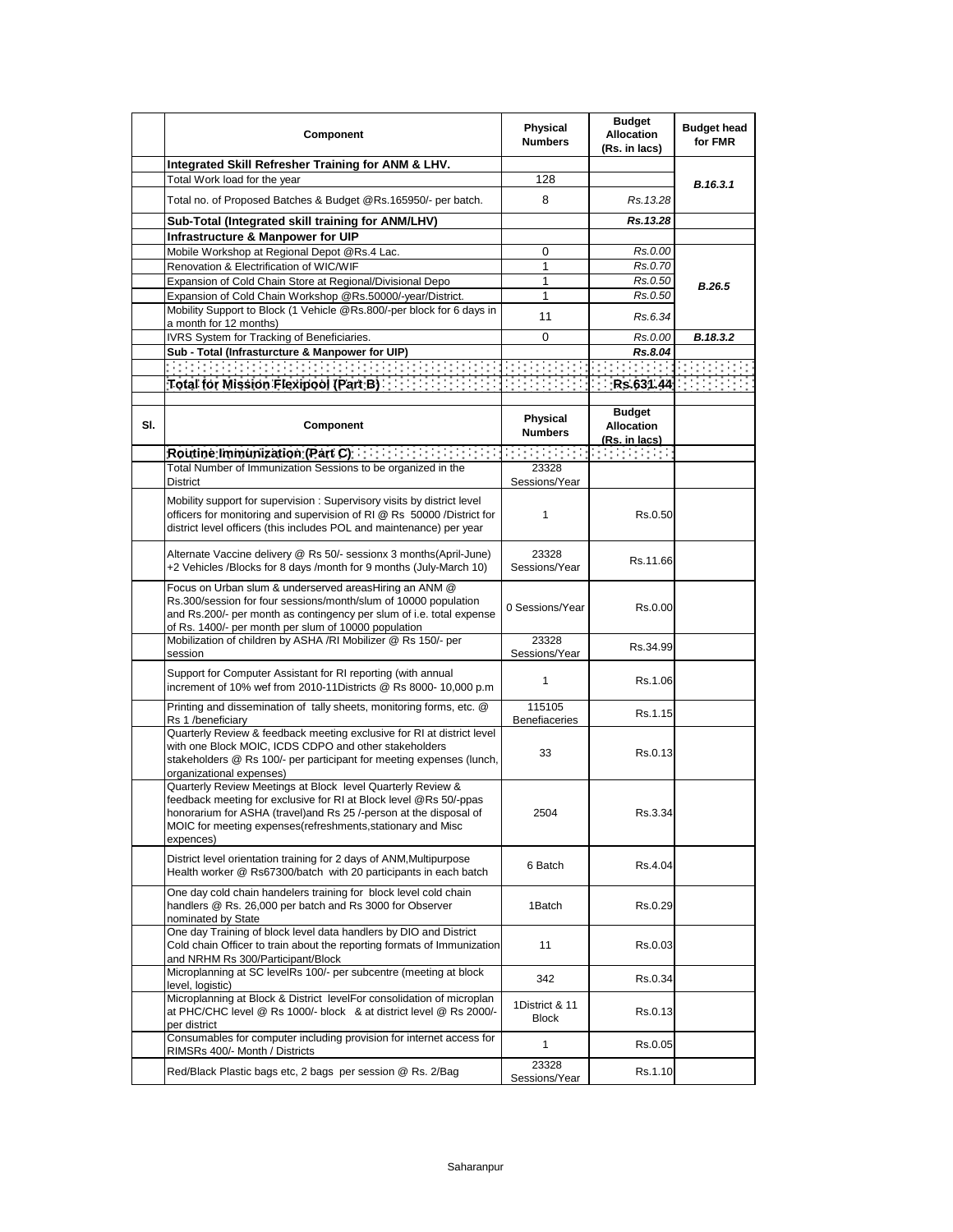|             | Component                                                                                                                                                           | <b>Physical</b><br><b>Numbers</b> | <b>Budget</b><br><b>Allocation</b><br>(Rs. in lacs) | <b>Budget head</b><br>for FMR |
|-------------|---------------------------------------------------------------------------------------------------------------------------------------------------------------------|-----------------------------------|-----------------------------------------------------|-------------------------------|
|             | Purchase of Bleach/Hypochlorite solution Rs. 500/vaccine storage<br>point/year X 1000 vaccine storage points                                                        | 13 Vaccine<br>storage points      | Rs.0.07                                             |                               |
|             | Purchase of Twin bucket Rs 400 per PHC/CHC per year                                                                                                                 | 13 Vaccine<br>storage points      | Rs.0.05                                             |                               |
|             | Funds for purchase of small polythene zipper bags to keep vaccines<br>in the vaccine carriers Rs. 0.5/polythene bag X total number of<br>sessions/year +10% wastage | 23328<br>Sessions/Year            | Rs.0.14                                             |                               |
|             | Funds for preparing disposal pit for disposal of sharp immunization<br>waste. Rs. 3500/pit X 500 vaccine storage points                                             | 6                                 | Rs.0.25                                             |                               |
|             | <b>RI</b> subtotal                                                                                                                                                  |                                   | Rs.59.32                                            |                               |
|             | <b>Cold Chain maintenance</b>                                                                                                                                       | 1District & 11                    |                                                     |                               |
|             | Cold chain maintenance@Rs 500/Block & Rs 10,000/District/Year                                                                                                       | <b>Block</b>                      | Rs.0.26                                             |                               |
|             | POL for vaccine delivery from State to District and from district to<br>PHC/CHCs@ Rs. 100000/- district/Year)                                                       | 1District                         | Rs.1.00                                             |                               |
|             | <b>Subtotal Cold Chain</b>                                                                                                                                          |                                   | Rs.1.26                                             |                               |
|             | <b>Budget to be released to Division</b><br>Three day training of Medical Officers on RI using revised MO training                                                  |                                   |                                                     |                               |
|             | module-7 batches to be conducted at Meerut RFPTC                                                                                                                    | 0 Batches                         | Rs.0.00                                             |                               |
|             | TOT batch for cold chain handlers training<br>Operational expenses at Divisional level                                                                              | 0<br>1unit                        | Rs.0.00<br>Rs.0.25                                  |                               |
|             | <b>Subtotal to Division</b>                                                                                                                                         |                                   | <b>Rs.0.25</b>                                      |                               |
|             | Sub Total (Part C)                                                                                                                                                  |                                   | Rs.60.83                                            |                               |
|             |                                                                                                                                                                     |                                   |                                                     |                               |
|             | Part D - National Program                                                                                                                                           |                                   |                                                     |                               |
|             | 1. NPCB                                                                                                                                                             |                                   |                                                     |                               |
|             |                                                                                                                                                                     |                                   | <b>Budget</b>                                       |                               |
| SI.         | Component                                                                                                                                                           | <b>Physical</b><br><b>Numbers</b> | Allocation<br>(Rs. in lacs)                         | <b>Budget Head</b><br>for FMR |
| 1.1         | Govt Sector 30% of Tot. Trgt @531/cat.oprt.(IOL)                                                                                                                    | 3459                              | 1836729                                             |                               |
| 1.2         | NGO Sector 20% of Tot Trgt @ 656/Cat. Oprt.(IOL)                                                                                                                    | 2306                              | 1512736                                             |                               |
| 1.3         | Pvt. Sector 50% of Tot trgt.                                                                                                                                        | 5765                              | 0                                                   |                               |
|             | <b>Sub Total</b>                                                                                                                                                    | 11530                             | 3349465                                             |                               |
| $\mathbf 2$ | SES (Free Spec. to Children) @ of 100/-Spec                                                                                                                         | 1201                              | 0                                                   |                               |
| 3           | Vision Centre @ 50,000/Centre Equipment                                                                                                                             | 1 Govt/NGO                        | 50000                                               |                               |
| 4           | Operations other than Cataract                                                                                                                                      | 190                               | 190000                                              |                               |
| 5           | Eye Collection @ 500/Cornea.                                                                                                                                        | 0                                 | $\Omega$                                            |                               |
|             | Total allocated for the District in Rs.                                                                                                                             | 12921                             | 3589465                                             |                               |
|             | 2. RNTCP(WB)                                                                                                                                                        |                                   |                                                     |                               |
| SI.         |                                                                                                                                                                     |                                   |                                                     |                               |
|             | Component                                                                                                                                                           | Physical<br><b>Numbers</b>        | <b>Budget</b><br><b>Allocation</b><br>(Rs. in lacs) | <b>Budget Head</b><br>for FMR |
|             | 1 CIVIL WORKS                                                                                                                                                       |                                   | 134600                                              |                               |
|             | 2 LABORATORY MATERIALS                                                                                                                                              |                                   | 479200                                              |                               |
|             | 3 HONERARIUM                                                                                                                                                        |                                   | 695232                                              |                               |
|             | 4 IEC/ PUBLICITY                                                                                                                                                    |                                   | 184900                                              |                               |
|             | 5 EQUIPMENT MAINTENANCE                                                                                                                                             |                                   | 116400                                              |                               |
|             | 6 TRAINING<br>7 POL & VEHICLE MAINTENANCE                                                                                                                           |                                   | 234190<br>240000                                    |                               |
|             | <b>8 VEHICLE HIRING CHARGES</b>                                                                                                                                     |                                   | 220500                                              |                               |
|             | 9 NGO/PP SUPPORT                                                                                                                                                    |                                   | 315600                                              |                               |
|             | 10 MISCELLANEOUS EXPENSES                                                                                                                                           |                                   | 356380                                              |                               |
|             | 11 CONTRACTUAL SERVICES                                                                                                                                             |                                   | 5334000                                             |                               |
|             | 12 PRINTING                                                                                                                                                         |                                   | 183280                                              |                               |
|             | <b>13 RESEARCH &amp; STUDIES</b><br>14 MEDICAL COLLEGES                                                                                                             |                                   |                                                     |                               |
|             | 15 PROCUREMENT OF VEHICLES                                                                                                                                          |                                   | 0                                                   |                               |
|             | 16 PROCUREMENT OF EQUIPMENT                                                                                                                                         |                                   |                                                     |                               |
|             | Sub-TOTAL<br><b>Grand Total</b>                                                                                                                                     | 8494282                           | 8494282                                             |                               |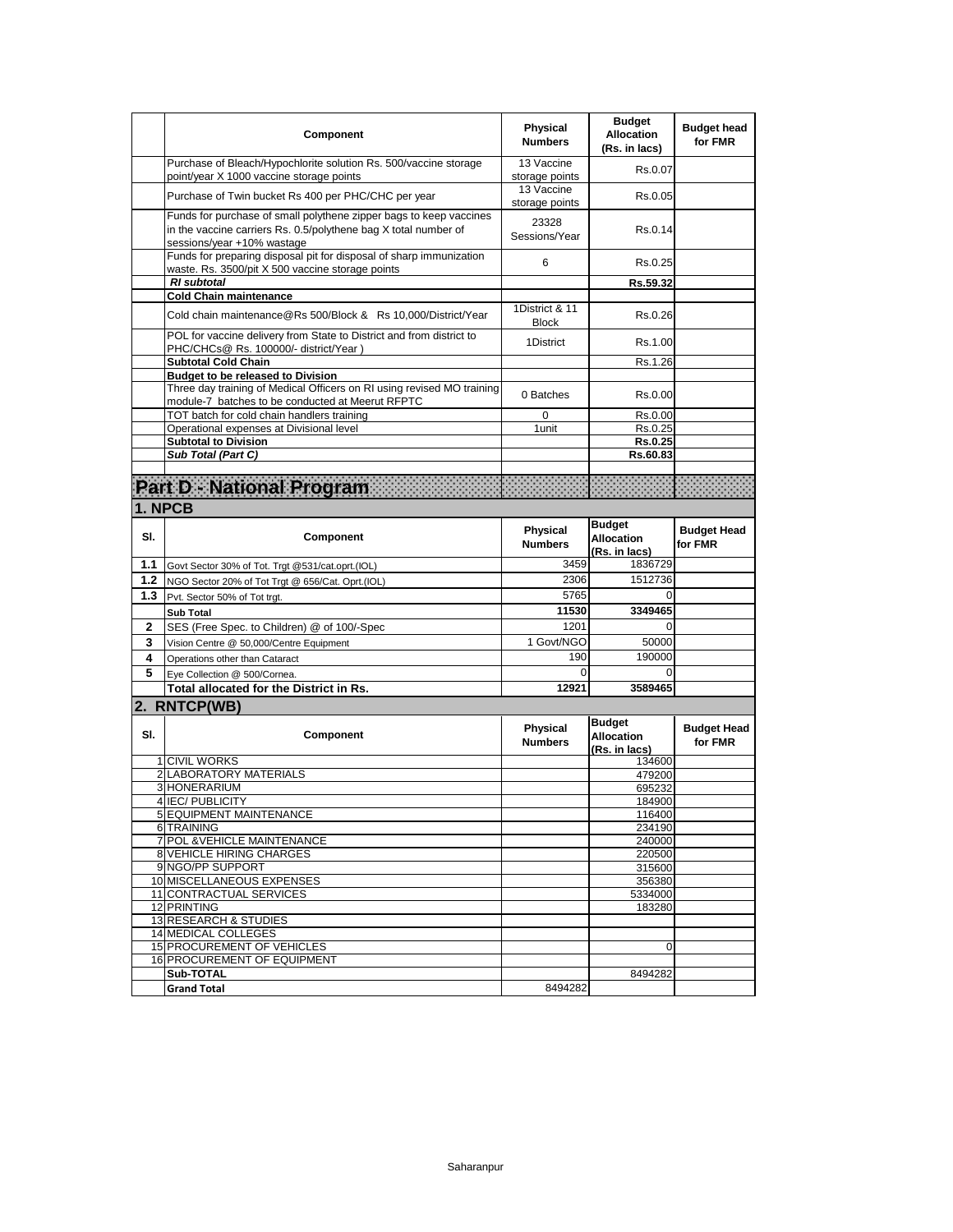|         | Component                                                                                    | Physical<br><b>Numbers</b>        | <b>Budget</b><br><b>Allocation</b><br>(Rs. in lacs) | <b>Budget head</b><br>for FMR |
|---------|----------------------------------------------------------------------------------------------|-----------------------------------|-----------------------------------------------------|-------------------------------|
| 3. NLEP |                                                                                              |                                   |                                                     |                               |
|         | <b>Activities</b>                                                                            | <b>Physical Targets Financial</b> |                                                     |                               |
|         |                                                                                              |                                   | <b>Allocation</b>                                   |                               |
|         | 1 Contractual Services- Driver<br>Remuneration @ Rs. 7,000/= P.M.                            |                                   | 84000                                               |                               |
|         | Sub total                                                                                    | 1                                 | 84000                                               |                               |
|         | 2 Office Maintenance                                                                         |                                   |                                                     |                               |
|         | Telephone/Fax/Internet @ Rs. 15,000/= P.A.                                                   |                                   | 15000                                               |                               |
|         | Office Operation & Maintenance @ Rs. 18,000/= P.A.                                           |                                   | 18000                                               |                               |
|         | Consum-ables Stationery @ Rs. 24,000 P.A.                                                    |                                   | 24000                                               |                               |
|         | Maintenance of Office Equipment & Furniture etc.                                             |                                   | 15000                                               |                               |
|         | Sub total<br>3 Mobility-                                                                     |                                   | 72000                                               |                               |
|         | Vehicle operation / hiring of 1 Vehicle @ Rs 75000 P.A.                                      |                                   | 75000                                               |                               |
|         | Sub total                                                                                    |                                   | 75000                                               |                               |
|         | 4 Training                                                                                   |                                   |                                                     |                               |
|         | 4 Days' Training of newly recruited Medical Officers @ Rs 28,000 per<br>batch of 30 trainees | 15                                | 14000                                               |                               |
|         | 3 Days' Training of newly recruited Health Workers @ Rs 24,000 per<br>batch of 30 trainees   | 0                                 | 0                                                   |                               |
|         | 2 Days' Refresher Training of Medical Officers @ Rs 16,000 per<br>batch of 30 trainees       | 30                                |                                                     |                               |
|         | 2 Days' Refresher Training of Health Workers @ Rs 16,000 per<br>batch of 30 trainees         | 60                                | 48000                                               |                               |
|         | Sub total                                                                                    |                                   | 62000                                               |                               |
|         | 5 Procurement                                                                                |                                   |                                                     |                               |
|         | Supportive medicines and other items for patients @ Rs39 per patient<br>under treatment      |                                   | 7200                                                |                               |
|         | Splints, Crutches, Items for Deformity Patients Rs. 15/= per patient<br>under treatment      |                                   | 3000                                                |                               |
|         | Patient Welfare Rs. 26/= per patient under treatment                                         |                                   | 5000                                                |                               |
|         | Printing of forms @ Rs. 39/= per patient under treatment                                     |                                   | 7200                                                |                               |
|         | Sub total                                                                                    |                                   | 22400                                               |                               |
|         | <b>6 IEC Activities</b><br>Rallies @ Rs. 5,000/= each                                        | 2                                 | 10000                                               |                               |
|         | School Quiz @ Rs. 1000/= each                                                                | 10                                | 10000                                               |                               |
|         | IPC workshops of ASHA @ Rs. 5000/= each                                                      | $\overline{2}$                    | 10000                                               |                               |
|         | Health Mela in local festivals, Melas etc. @ Rs. 5,000/= each                                |                                   | 5000                                                |                               |
|         | Sub total                                                                                    |                                   | 35000                                               |                               |
|         | 7 Urban Leprosy Project                                                                      |                                   |                                                     |                               |
|         | <b>Supportive Medicines</b>                                                                  |                                   | 9000                                                |                               |
|         | Monitoring & Supervision<br>MDT delivery & follow-up services                                |                                   | 6000                                                |                               |
|         | Sub total                                                                                    |                                   | 11300<br>26300                                      |                               |
|         | 8 Incentive to Ashas                                                                         |                                   | 19000                                               |                               |
|         | 9 Review Meetings                                                                            |                                   | 18000                                               |                               |
|         | 10 Disability Prevention & Medical Rehabilitation                                            |                                   |                                                     |                               |
|         | Screening Camp for selection of RCS patients                                                 |                                   | 0                                                   |                               |
|         | Screening Camp - miscellaneous expenses                                                      |                                   | $\overline{0}$                                      |                               |
|         | Screening Camp- Self Care Kits & patient Welfare items                                       |                                   | 0                                                   |                               |
| 11      | Sub total<br><b>Cash Assistance</b>                                                          |                                   | 0                                                   |                               |
|         | Cash assistance- POL for Vehicle                                                             |                                   | 25000                                               |                               |
|         | Cash assistance- TA DA for Leprosy Staff                                                     |                                   | 40000                                               |                               |
|         | Sub total                                                                                    |                                   | 65000                                               |                               |
|         | <b>Grand Total</b>                                                                           |                                   | 478700                                              |                               |
|         | <b>4. NVBDCP</b>                                                                             |                                   |                                                     |                               |
| No.     | Sl. Activity Proposed                                                                        | Physical<br><b>Numbers</b>        | <b>Budget</b><br><b>Allocation</b> (Rs.<br>In lacs) | <b>Budget head</b><br>for FMR |
|         | 1 DBS (Domestic Budgetary Support)                                                           |                                   |                                                     |                               |
|         |                                                                                              |                                   |                                                     |                               |
|         | 1.1 Malaria                                                                                  |                                   |                                                     |                               |
|         | Incentive to ASHA                                                                            |                                   |                                                     |                               |
|         | Training                                                                                     |                                   |                                                     |                               |
|         | Monitoring & Supervision                                                                     |                                   | 45000                                               |                               |
|         | BCC/IEC Anti Malaria Month                                                                   |                                   | 20000                                               |                               |
|         | Malaria: Total                                                                               |                                   | 65000                                               |                               |